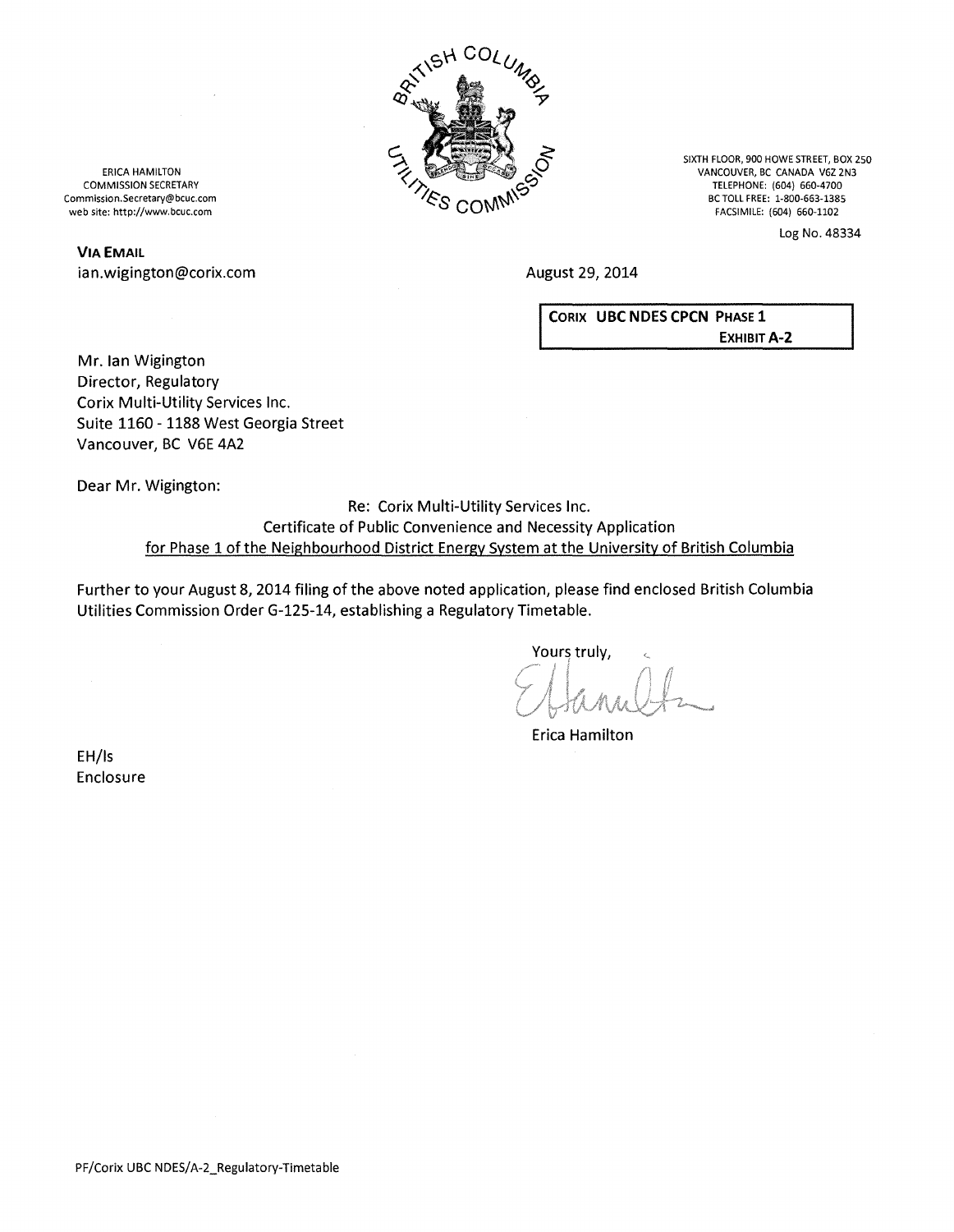

SIXTH FLOOR, 900 HOWE STREET, BOX 250 VANCOUVER, BC V6Z 2N3 CANADA web site: http://www.bcuc.com

#### **BRITISH COLUMBIA UTILITIES COMMISSION**

**ORDER NUMBER** G-125-14

> TELEPHONE: (604) 660-4700 BC TOLL FREE: 1-800-663-1385 FACSIMILE: (604) 660-1102

# IN THE MATTER OF the Utilities Commission Act, R.S.B.C. 1996, Chapter 473

and

Corix Multi-Utility Services Inc. an Application for a Certificate of Public Convenience and Necessity for Phase 1 of the University of British Columbia Neighborhood District Energy System

**BEFORE:** D.M. Morton, Panel Chair/Commissioner C.A. Brown, Commissioner **August 29, 2014** I.F. MacPhail, Commissioner

# **WHEREAS:**

A. On August 8, 2014, Corix Multi-Utility Services Inc. (CMUS) applied to the British Columbia Utilities Commission (Commission) for a Certificate of Public Convenience and Necessity (CPCN) to construct and operate Phase 1 of the proposed community-based district energy system at the University of British Columbia (UBC) (Project), pursuant to sections 45 and 46 of the *Utilities Commission Act* (Application);

**O R D E R** 

- B. CMUS requests:
	- a. Approval under sections 45 (vii) of the *Utilities Commission Act* (UCA) of the Infrastructure Agreement between Corix and UBC including endorsement of the proposed project plan;
	- b. Approval under sections 45(i), 56, 60 and 61 of the UCA of the revenue requirements, rate design and rates as described in the Application; a revised financial model showing final revenue requirements, rate design and rates will be filed in the spring of 2015:
		- i. The indicative rate base as provided in Section 2.7 of the Application;
		- ii. The indicative revenue requirement as provided in Section 2.9 and consistent with the recent Commission decision in the Phase 2 Generic Cost of Capital proceeding applicable to small thermal energy utilities:
			- 1. A deemed capital structure of 57.5% debt and 42.5% equity;
			- 2. Long term debt financing costs estimated at 4.0%;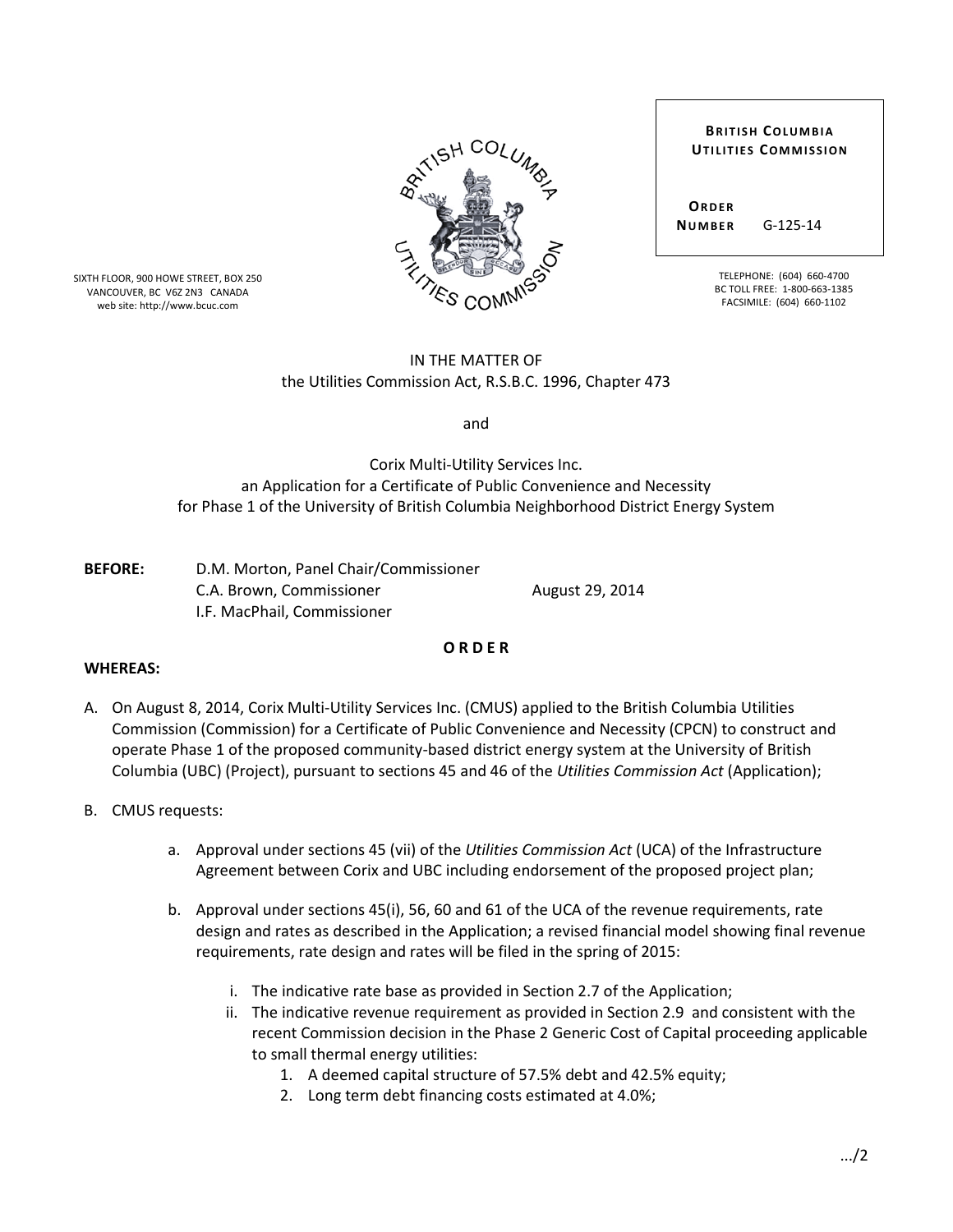- 3. A return on equity (ROE) 9.5%, which is based on the current low risk benchmark equity return plus 75 basis points to account for the additional risk related to the development of the small scale alternative energy utility;
- 4. Operating costs as provided in Section 2.6.2; and
- 5. The proposed 10-year levelized rate structure through which the company defers a portion of its annual revenue requirements in the early stages of development in order to provide affordable rates for customers.
- iii. Approval of the accounting treatment of the following:
	- 1. A revenue deficiency deferral account which is used to record those portions of revenue requirements which are not recovered in the early stages of development, with the goal of complete recovery of the funds over the 20-year period;
	- 2. The proposed Connection Credit for low rise buildings connected prior to 2021;
	- 3. The Carbon Emission Rider; and
	- 4. The indicative rate design as provided in Section 2.10 of the Application.
- iv. The indicative financial model be kept confidential to protect Corix's business interests;
- v. Approval to capitalize and amortize Corix' and UBC's project development costs over 30 years and to have these costs included in rates AFUDC; and
- vi. Approval to add AFUDC to capital costs and apply the same combined interest and return on equity cost as applied to the rate base amount at that particular time;
- C. The Project will provide service to new buildings in Wesbrook Place that are scheduled for completion between 2014 and 2023 and Acadia East and Block F buildings to be built between 2020 and 2023. It involves construction of two separate district heating loops. One loop will be fed initially by two 6.0 MW temporary natural gas boiler plants located within Westbrook place, plus a portion of the Wesbrook Energy Centre/Energy Transfer Station in 2022. The second loop will likely be served by purchased energy from the existing UBC Academic District Energy System (ADES);
- D. CMUS requests a decision on the Application by the end of October 2014 to start construction of the Project in early 2015 to provide services to the first residential building scheduled to be occupied in July 2015;
- E. CMUS estimates the total cumulative capital costs of the Project up to and including the year 2022 to be approximately \$21.148 million in nominal dollars. Additional costs are expected and detailed in the Application;
- F. The Commission has determined that a public hearing is appropriate to review the Application and that further submissions are necessary to determine whether a Streamlined Review Process or written hearing process is required; and
- G. The Commission has considered the CMUS request for confidentiality of the indicative financial model and found that it is necessary to protect CMUS's business interests.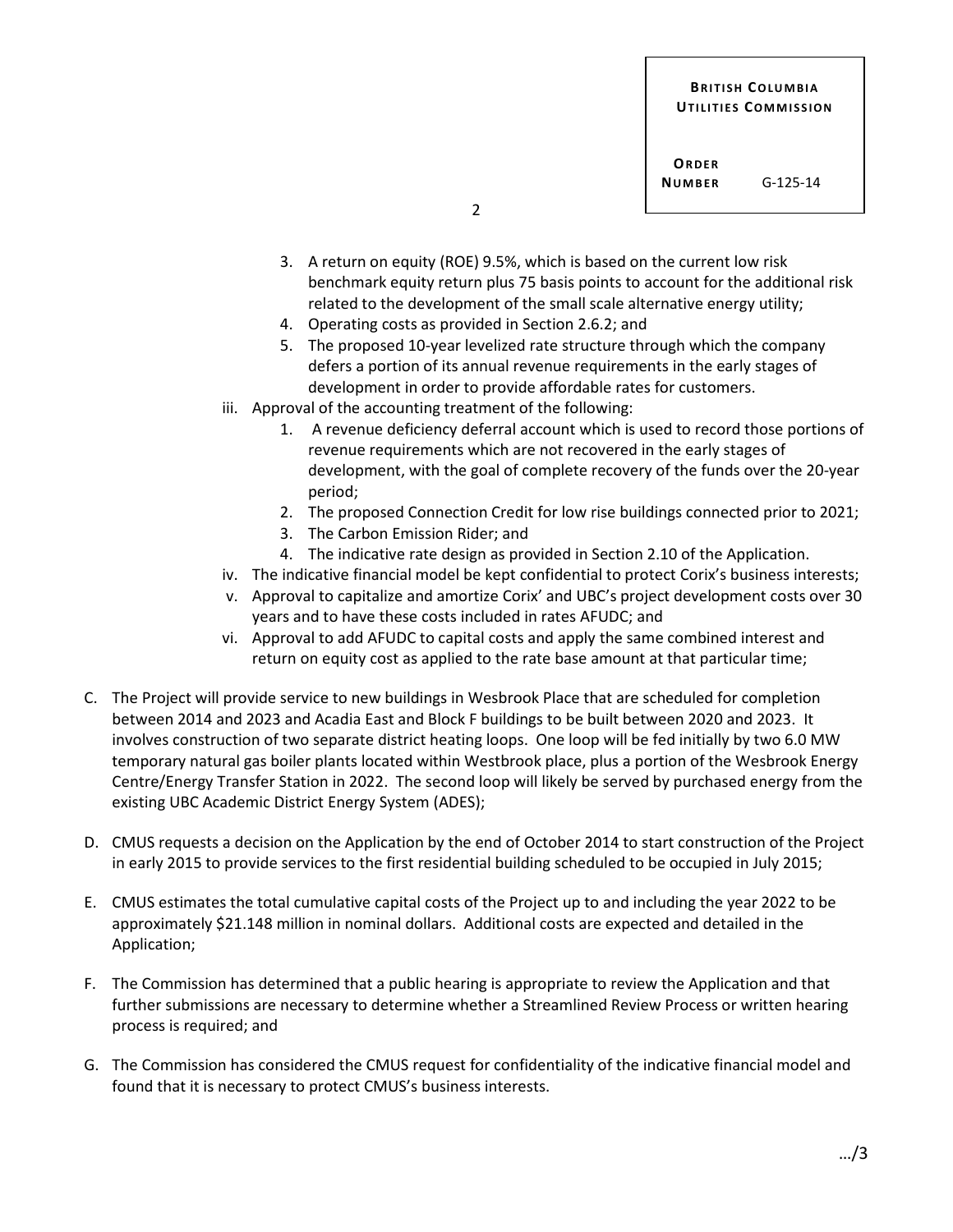3

**NOW THEREFORE** the British Columbia Utilities Commission orders as follows:

- 1. A written hearing process for review of the Application in accordance with the Preliminary Regulatory Timetable attached as Appendix A to this Order is established.
- 2. The Commission will hold the indicative financial model confidential. Interveners may request access to this information in accordance with the Commission's Confidential Filing Practice Directive.
- 3. Corix Multi-Utility Services Inc. (CMUS) must publish, within 7 days ofthe date of this Order, a Public Notice of the Written Hearing Process, in the form attached as Appendix B to this Order, in display-ad format, in the Vancouver Sun, the Province, the Ubyssey, and the Campus Resident and other local and community news publications in the vicinity of the University of BC (UBC) that will provide reasonable notice to members of the public who may be affected by the Project.
- 4. CMUS must provide a copy of this Order to the UBC Board of Governors, the University Neighborhoods Association, TRIUMF, the Alma Mata Society of UBC, and the Musqueam First Nation.
- 5. The Application and supporting materials must be made available to the public for inspection at Corix Multi-Utility Services Inc., Suite 1160, 1188 West Georgia Street, Vancouver, BC, and at the British Columbia Utilities Commission, Sixth Floor, 900 Howe Street, Vancouver, BC. The Application and supporting materials will also be available on the CMUS website at www.corix.com and on the Commission's website at www.bcuc.com.

**DATED** at the City of Vancouver, in the Province of British Columbia, this  $\angle$  d ay of August 2014.

BY ORDER

D.M. Morton Commissioner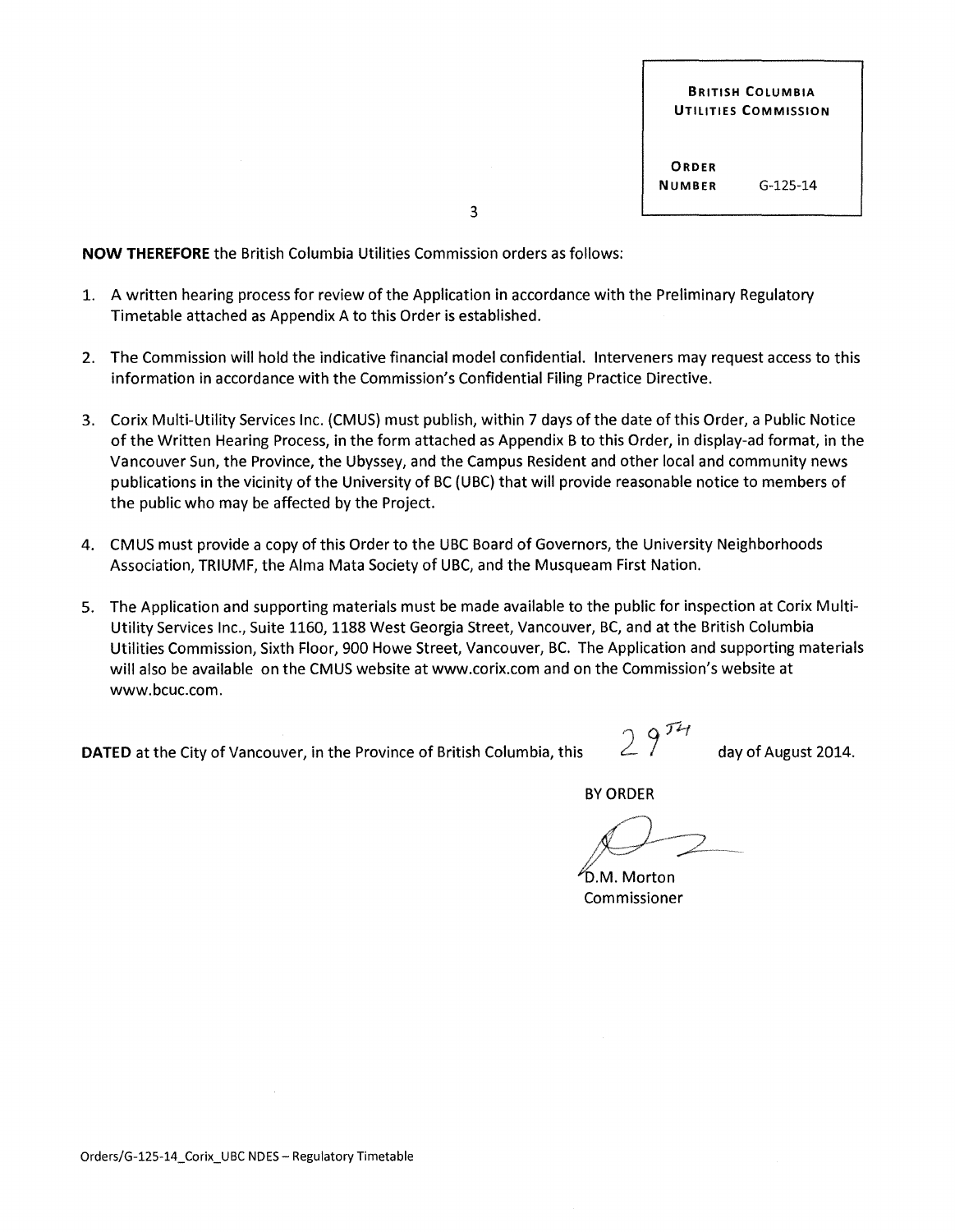### Corix Multi-Utilities Inc.

an Application for a Certificate of Public Convenience and Necessity for Phase 1 of the University of British Columbia Neighborhood District Energy System

# **PRELIMINARY REGULATORY TIMETABLE**

| <b>ACTION</b>                                                           | <b>DATE (2014)</b>      |
|-------------------------------------------------------------------------|-------------------------|
| Registration of Interveners and Interested Parties                      | Friday, September 12    |
| Intervener Comments on the Streamlined Review Process                   | Friday, September 12    |
| Commission Information Request No. 1 to CMUS                            | Wednesday, September 17 |
| Participant Assistance Cost Award Budget Deadline                       | Friday, September 19    |
| Intervener Information Request No. 1 to CMUS                            | Friday, September 26    |
| CMUS Response to Commission and Intervener Information<br>Request No. 1 | Friday, October 10      |
| <b>Streamlined Review Process (tentative)</b>                           | To Be Determined        |
|                                                                         |                         |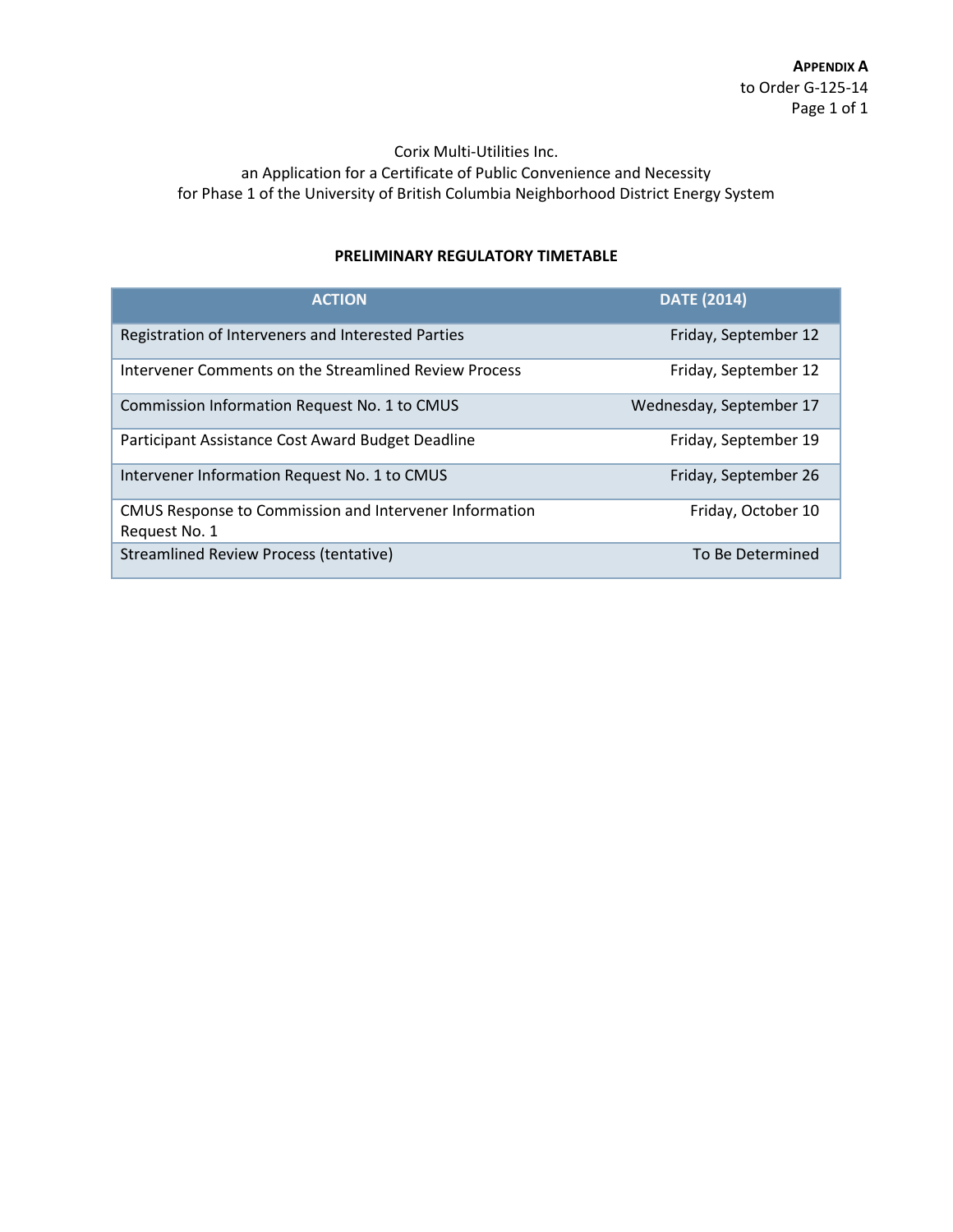**APPENDIX B**  to Order G-125-14 Page 1 of 2

# **PUBLIC NOTICE**

**BRITISH COLUMBIA UTILITIES COMMISSION**



# **CORIX MULTI-UTILITY SERVICES INC. APPLICATION FOR A CERTIFICATE OF PUBLIC CONVENIENCE AND NECESSITY FOR PHASE 1 OF THE UNIVERSITY OF BRITISH COLUMBIA NEIGHBOURHOOD DISTRICT ENERGY SYSTEM WRITTEN HEARING PROCESS**

On August 8, 2014, Corix Multi-Utility Services Inc. applied to the British Columbia Utilities Commission (Commission) for a Certificate of Public Convenience and Necessity (CPCN) to construct and operate Phase 1 of the proposed community-based district energy system at the University of British Columbia (Project), pursuant to sections 45 and 46 of the *Utilities Commission Act* (Application).

### **HOW TO GET INVOLVED**

A Person wishing to actively participate in the proceeding must register as an Intervener through the Commission's website a[t www.bcuc.com](http://www.bcuc.com/) or in writing by September 12, 2014. In their registration, Interveners must identify the issues they intend to pursue and indicate the extent of their anticipated involvement in the review process. Interveners will each receive a copy of all non-confidential correspondence and filed documentation, and must provide an email address if available.

A Person not expecting to actively participate, but who have an interest in the proceeding, should register as an Interested Party through the Commission's website or in writing, by September 12, 2014, identifying their interest in the proceeding. Interested Parties receive electronic notice of submissions and a copy of the Decision when it is released.

Letters of Comment on the Application will also be accepted. All submissions and/or correspondence received relating to the Application are provided to the Panel and all participants in the proceeding. Submissions are placed on the public record and posted to the Commission's website. By participating and/or providing comment on the Application, you agree that all submissions will be placed on the public record and posted on the Commission's website.

### **VIEW THE APPLICATION**

The Application and supporting documentation are available on the Commission's website on the "Current Applications" page. If you would like to review the material in hard copy, it is available to be viewed at the locations listed below: